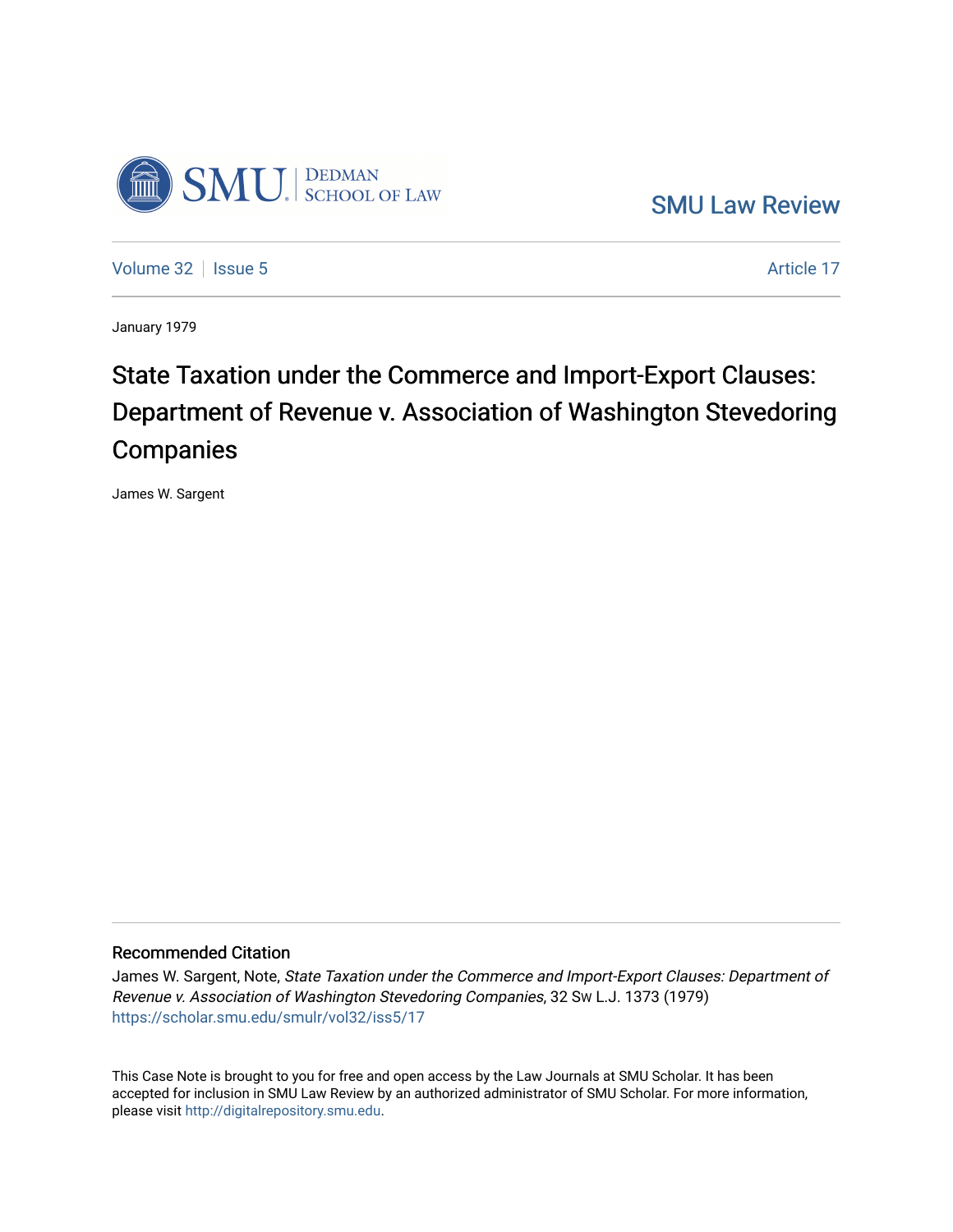amendments, to receive a free flow of political information, regardless of its sponsor; second, the prevention of undue influence by particular organizations, such as corporations, is an invalid state interest to justify an infringement of protected speech; and third, no rational basis had been identified to justify affording first amendment protection to news media corporations and denying it to others. If statutes prohibiting corporate expenditures in candidate elections are subjected to a strict scrutiny review under the first and fourteenth amendments, these principles may similarly require the invalidation of those statutes.

*Linda Newman Biggs*

## State Taxation Under the Commerce and Import-Export Clauses: Department of Revenue v. Association of Washington Stevedoring Companies

The State of Washington attempted to apply its one percent business and occupation tax<sup>1</sup> to the stevedoring services<sup>2</sup> provided by respondents, the Association of Washington Stevedoring Companies and Washington Public Ports Association.<sup>3</sup> The goods handled by the respondents included imports and exports still in transit to various final destinations as a part of the conduct of interstate and foreign commerce. In an attempt to retain the exemption from the tax enjoyed as a result of the Supreme Court decision in *Puget* Sound Stevedoring *Co. v. State Tax* Commission,*4* respondents sought from a Washington superior court a declaratory judgment

3. A ruling of the State of Washington Department of Revenue applied the business and occupation tax specifically to the activity of stevedoring: **"EXAMPLES** OF TAXABLE **IN-COME:** . . . 3. Compensation received by contracting, stevedoring or loading companies for services performed within this state is taxable." WASH. **ADMIN. CODE** 458-20-193-D (1974).

4. In Puget Sound Stevedoring Co. v. State Tax Comm'n, 302 U.S. 90 (1937), petitioner, a Washington corporation engaged in the stevedoring business, protested a tax measured by a percentage of the business's gross receipts. The United States Supreme Court reversed the state court's dismissal of the action and held that since the business of loading and unloading was interstate commerce, the State of Washington was not at liberty to tax the privilege of doing it. The State of Washington Department of Revenue admitted that the respondents in the instant case were engaged in the same stevedoring activities that were held nontaxable in *Puget Sound.*

<sup>1.</sup> The pertinent statute provides:<br>There is levied and shall be collected from every person a tax for the act or privilege of engaging in business activities. Such tax shall be measured by the application of rates against value of products, gross proceeds of sales, or gross income of the business, as the case may be.

WASH. REV. **CODE ANN.** § 82.04.220 (Supp. 1978).

<sup>2.</sup> The Supreme Court described the activity of stevedoring in Puget Sound Stevedoring Co. v. State Tax Comm'n, 302 U.S. 90, 93 (1937), as the loading and unloading of ship's cargo. This activity covers the distance between and including the hold of the ship and a convenient point of discharge upon the dock.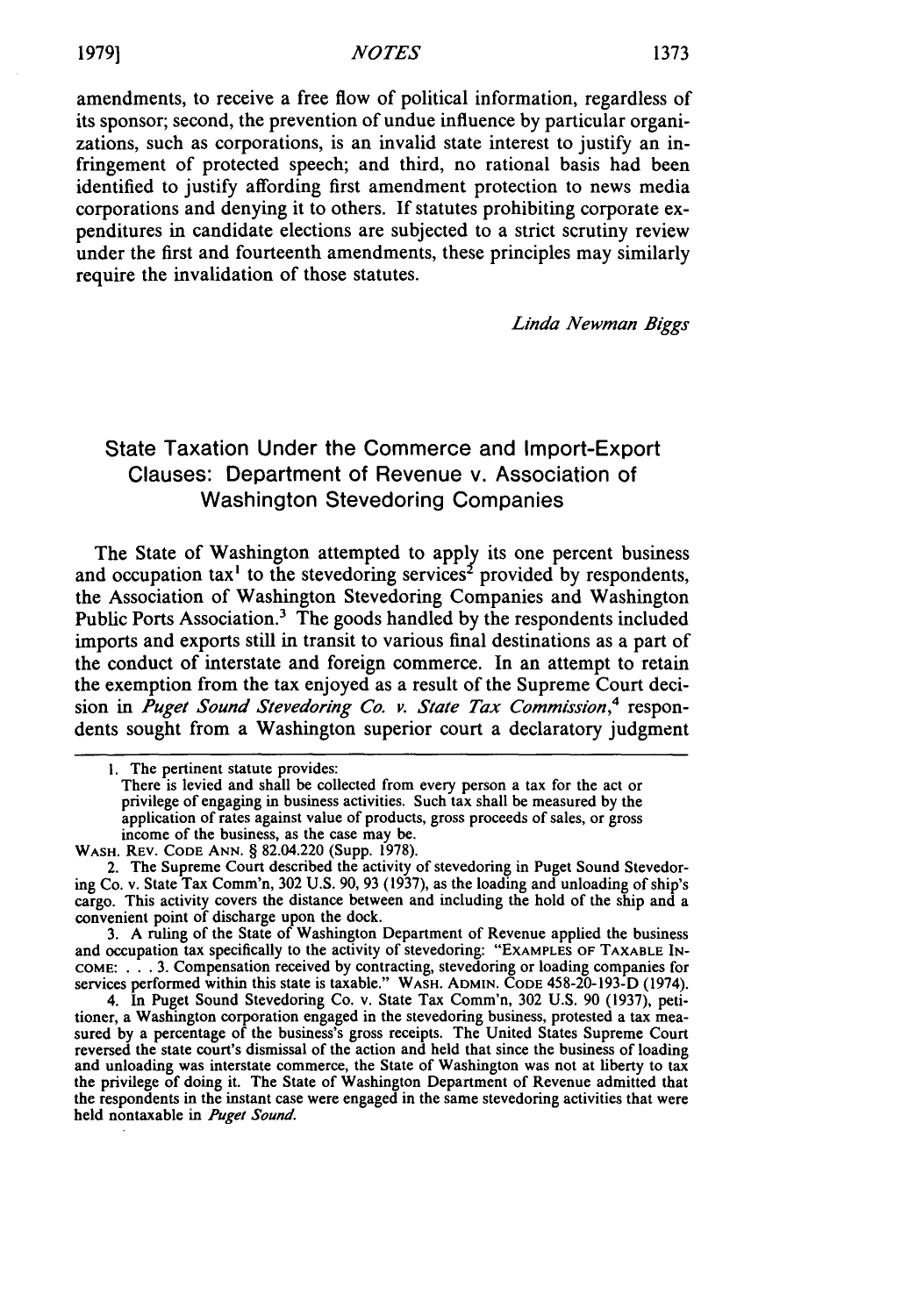that the tax violated both the commerce clause<sup>5</sup> and the import-export clause<sup>6</sup> of the United States Constitution. The Department of Revenue of the State of Washington asserted that the tax did not violate the commerce clause because the levy was nondiscriminatory and because it taxed only intrastate activity: the loading and unloading of ships' cargo. The Department argued that the tax did not contravene the import-export clause because it taxed merely stevedoring services and not the goods themselves. The state superior court found the tax unconstitutional, and on direct appeal the Washington Supreme Court affirmed the decision.<sup>7</sup> Because of the possible impact created by its decision in *Complete Auto Transit, Inc. v. Brady,8* the United States Supreme Court granted certiorari. *Held, reversed*: Washington's business and occupation tax, as applied to stevedoring activity within the state, violates neither the commerce clause nor the import-export clause of the United States Constitution. *Department of Revenue v. Association of Washington* Stevedoring *Companies,* 435 U.S. 734 (1978).

### I. DEVELOPMENT OF JUDICIAL DOCTRINE UNDER THE COMMERCE AND IMPORT-EXPORT CLAUSES

## *A.* Commerce Clause

The earliest Supreme Court cases considering the constitutionality of state taxation of interstate businesses established a direct-indirect taxation dichotomy. Those decisions invalidated state taxes as intrusive upon congressional authority over regulation of interstate commerce and ruled that interstate commerce may not be directly taxed by the states.<sup>9</sup> This interpretation of the commerce clause provided a tax haven for foreign corporations conducting exclusively interstate business by allowing such corporations to avoid business and occupation taxes permissibly imposed upon intrastate businesses.<sup>10</sup> These decisions did not, however, prevent states from taxing businesses such as railroads and telephone and telegraph companies on their tangible property used exclusively in interstate

6. The import-export clause provides:

No State shall, without the Consent of the Congress, lay any Imposts or Duties on Imports or Exports, except what may be absolutely necessary for executing its inspection Laws: and the net Produce of all Duties and Imposts, laid by any State on Imposts or Exports, shall be for the Use of the Treasury of the United States; and all such Laws shall be subject to the Revision and Controul of the Congress.

7. 88 Wash. 2d 315, 559 P.2d 997 (1977). The Washington Supreme Court acknowledged that recent trends supported the constitutionality of the instant tax, but nevertheless held the tax invalid on the strength of *Puget Sound.*

8. 430 U.S. 274 (1977).

*9. See* Cooley v. Board of Wardens, 53 U.S. (12 How.) 299 (1851); Brown v. Maryland, 25 U.S. (12 Wheat.) 419 (1827).

10. *See* Hellerstein, *State Taxation Under the Commerce Clause. An Historical Perspective,* 29 **VAND.** L. REV. 335 (1976).

<sup>5. &</sup>quot;The Congress shall have Power... [t]o regulate Commerce with foreign Nations, and among the several States, and with the Indian Tribes.  $\ldots$  " U.S. Const. art. I, § 8, cl. 3.

*Id* § 10, cl. 2.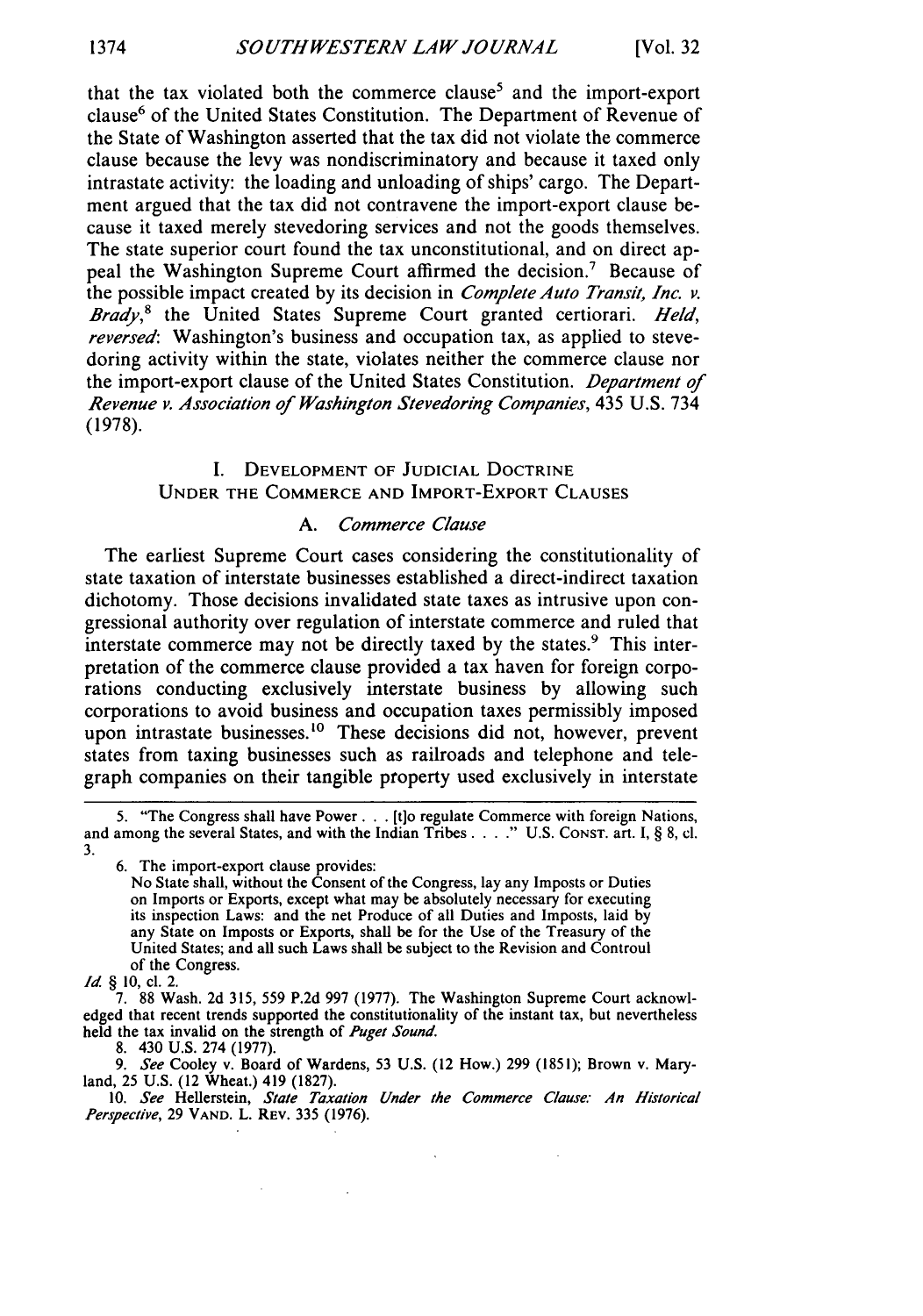## **1979]** *NOTES* **1375**

operations.<sup>11</sup> Such levies were sustained as indirect taxes that did not inflict an undue burden on commerce. Additionally, states lawfully imposed taxes on manufacturing,<sup>12</sup> producing,<sup>13</sup> and mining<sup>14</sup> conducted within their borders. According to the Supreme Court, these taxes did not constitute a direct tax on commerce because the levy attached before commerce began. *<sup>15</sup>*

In Western Live Stock *v. Bureau of Revenue*<sup>16</sup> the Supreme Court abolished this absolute immunity from direct taxation and held that businesses engaged in interstate commerce could be required to assume a share of the state tax burden as long as the tax did not impose a risk of cumulative taxation not borne by local commerce.<sup>17</sup> A series of judicial opinions restricting the definition of an exempt interstate business or transaction contributed to the general expansion of the permissible area of state taxation.<sup>18</sup> The local activity of business was separated from its interstate

*11.* See Cleveland, C., C. & St. L. Ry. v. Backus, 154 U.S. 439 (1894). The tax authorities first ascertained the value of the entire railroad line as a single property, and then determined the value of that within the state.

12. See American Mfg. Co. v. City of St. Louis, 250 U.S. 459 (1919). St. Louis levied against a West Virginia corporation a tax imposed as a condition of the grant to carry on a manufacturing business in the city. The amount was ascertained by the amount of sales of the manufactured goods, whether sold within or without the state. The Court stated that "the operation and effect of the taxing ordinance are to impose a legitimate burden upon the business of carrying on the manufacture of goods in the city; it produces no direct burden on linterstate] commerce." *Id.* at 464.

13. See Utah Power & Light Co. v. Pfost, 286 U.S. 165 (1932). The Court held that production of electricity was separate from its transmission across state lines in exercise of interstate commerce.

14. See Oliver Iron Mining Co. v. Lord, 262 U.S. 172 (1923). The State of Utah imposed an occupation tax of 6% of the value of the ore mined. The Court acknowledged that practically all of the output entered into channels of interstate commerce. Nevertheless, the Court sustained the tax after determining that interstate commerce began only after the mining was completed.

**15.** Mr. Justice Rutledge's concurring opinion in Freeman v. Hewit, 329 U.S. 249, 259 (1946), provides an analysis of the history and weaknesses of the direct-indirect taxation analysis of the commerce clause. The thrust of his argument is as follows:

The commerce clause was not designed or intended to outlaw all state taxes bearing "directly" on interstate commerce. Its design was only to exclude those having the effects to block or impede it which called it and the Constitution itself into being. Not all **. . .** direct state taxes, can be said to produce those effects. On the other hand, many "indirect" forms of state taxation . . .

do in fact produce such consequences and for that reason are invalid.

*Id.* at 270 (emphasis in original). 16. 303 U.S. 250 (1938).

17. The burden upon interstate commerce of the increased cost of doing business did not serve to prohibit the tax. As noted by the Court in *Western Live Stock,* the fatal characteristic of unconstitutional taxes was that they placed on the interstate commerce burdens that were capable of being imposed or added to with equal right by every state that the commerce touched, merely because interstate commerce was being conducted. *Id.* at 255- 56. *See, e.g.,* Meyer v. Wells, Fargo & Co., 223 U.S. 298 (1912); Galveston, H. & S. A. Ry. v. Texas, 210 U.S. 217 (1908).

18. *See, e.g.,* Department of Treasury v. Wood Preserving Corp., 313 U.S. 62 (1941) (a foreign corporation's purchase and resale in Indiaha of timber to be transported to Ohio after resale considered local transportation); McGoldrick v. Berwind-White Coal Mining Co., 309 U.S. 33 (1940) (sale of coal to New York customers by a Pennsylvania corporation held local since conditioned on local activity with purchase, delivery, and consumption occurring in New York); Western Live Stock v. Bureau of Revenue, 303 U.S. 250 (1938) (prep-

 $\frac{1}{2}$  .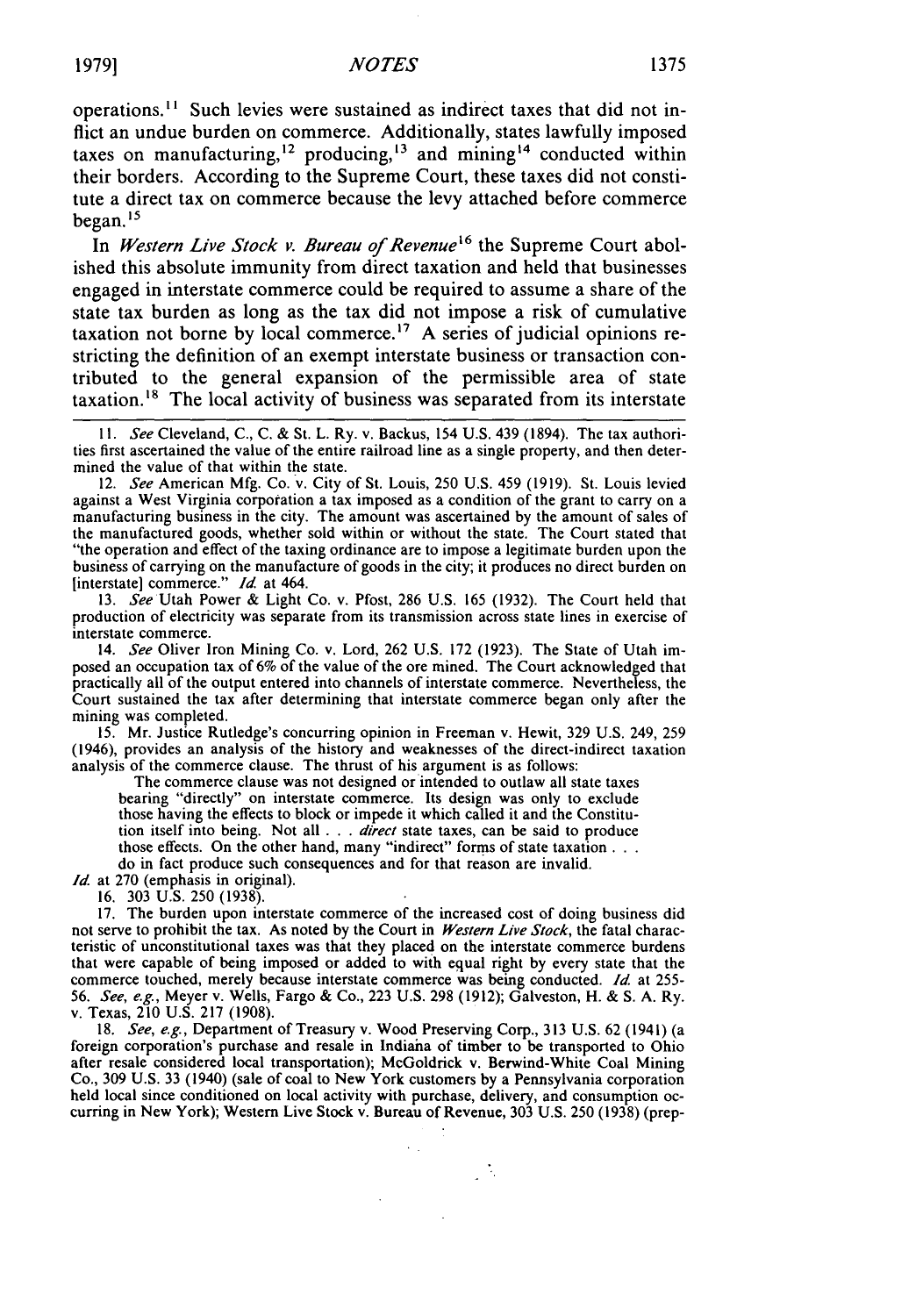commerce, thereby allowing imposition of the state tax.<sup>19</sup>

The next major inroad against direct-indirect taxation analysis occurred when in *Northwestern States Portland Cement Co. v. Minnesota<sup>20</sup> the Court* held that the commerce clause does not prevent a state from levying a fairly apportioned net income tax on a foreign corporation that carries on an exclusively interstate business from within the taxing state.<sup>21</sup> The Court reconciled its decision with earlier holdings, notably *Spector Motor Service, Inc. v. O'Connor*,<sup>22</sup> by noting that the tax was nondiscriminatory and that it was levied only on that portion of the taxpayer's net income that arose from the business activities within the taxing state.<sup>23</sup>

Finally, the direct-indirect taxation analysis was completely rejected in *Complete Auto Transit, Inc. v. Brady.24* The decision shifted analysis under the commerce clause to the practical effect of tax statutes,  $25$  measuring the constitutionality against four factors: (1) the nexus between the activity and the taxing state; (2) the reasonableness of the apportionment of the tax; (3) the relationship of the amount of the tax to the services provided by the state;<sup>26</sup> and  $(4)$  the degree to which the tax may unduly burden interstate commerce.<sup>27</sup>

#### *B. Import-Export Clause*

The Supreme Court first interpreted the language of the import-export clause in *Brown v. Maryland.28* Characterizing imports as foreign goods remaining in their original form or package,<sup>29</sup> the Court determined whether a tax was within the constitutional prohibition by examining the effect on the price of the imports upon which the levy was imposed.<sup>30</sup> If

20. 358 U.S. 450 (1959). The Court concluded that net income from the interstate operations of a foreign corporation may be subjected to state taxation provided the levy is not discriminatory and is properly apportioned to local activities within the taxing state forming a sufficient nexus to support the same. *Id* at 452.

21. *Id., see* West Publishing Co. v. McColgan, 328 U.S. 823 (1946), *a ffgper curiam* <sup>27</sup> Cal. 2d 705, 166 P.2d 861 (1946).

22.  $340$  U.S.  $602$  (1951). In *Spector* the Court held that a state may not levy a tax on the "privilege" of engaging in interstate commerce.<br>23.  $358$  U.S.  $450$ ,  $464$  (1959). The Court stated that the entire net inco

the states for tax purposes by formulae utilizing instate aspects of interstate affairs.

24. 430 U.S. 274 (1977).

25. In reaching its decision, the Court overruled *Spector Motor Service,* thereby abolishing the practice of constructing a distinction between the unconstitutional tax on "the privilege of doing business" and a permissible tax on "the privilege of exercising corporate functions within the State." *Id* at 282-85.

26. *See The Supreme Court, 1976 Term,* 91 HARV. L. REV. 70, 79-81 (1977).

27. 430 U.S. 274, 279 (1977).

28. 25 U.S. (12 Wheat.) 419 (1827).

29. *Id* at 442.

30. *Id* at 444.

aration, printing, and publishing of a magazine constituted local business even though the magazine had interstate circulation and advertising).

<sup>19.</sup> For a review of this area of the law, see Barrett, *State Taxation of Interstate Com- merce- "Direct Burdens," "Multile Burdens," or What Have You?,* 4 **VAND.** L. REV. <sup>496</sup> (1951). Professor Barrett discusses the pre-1938 decisions, the multiple burdens doctrine, and the case law extending to Spector Motor Serv., Inc. v. O'Connor, 340 U.S. 602 (1951).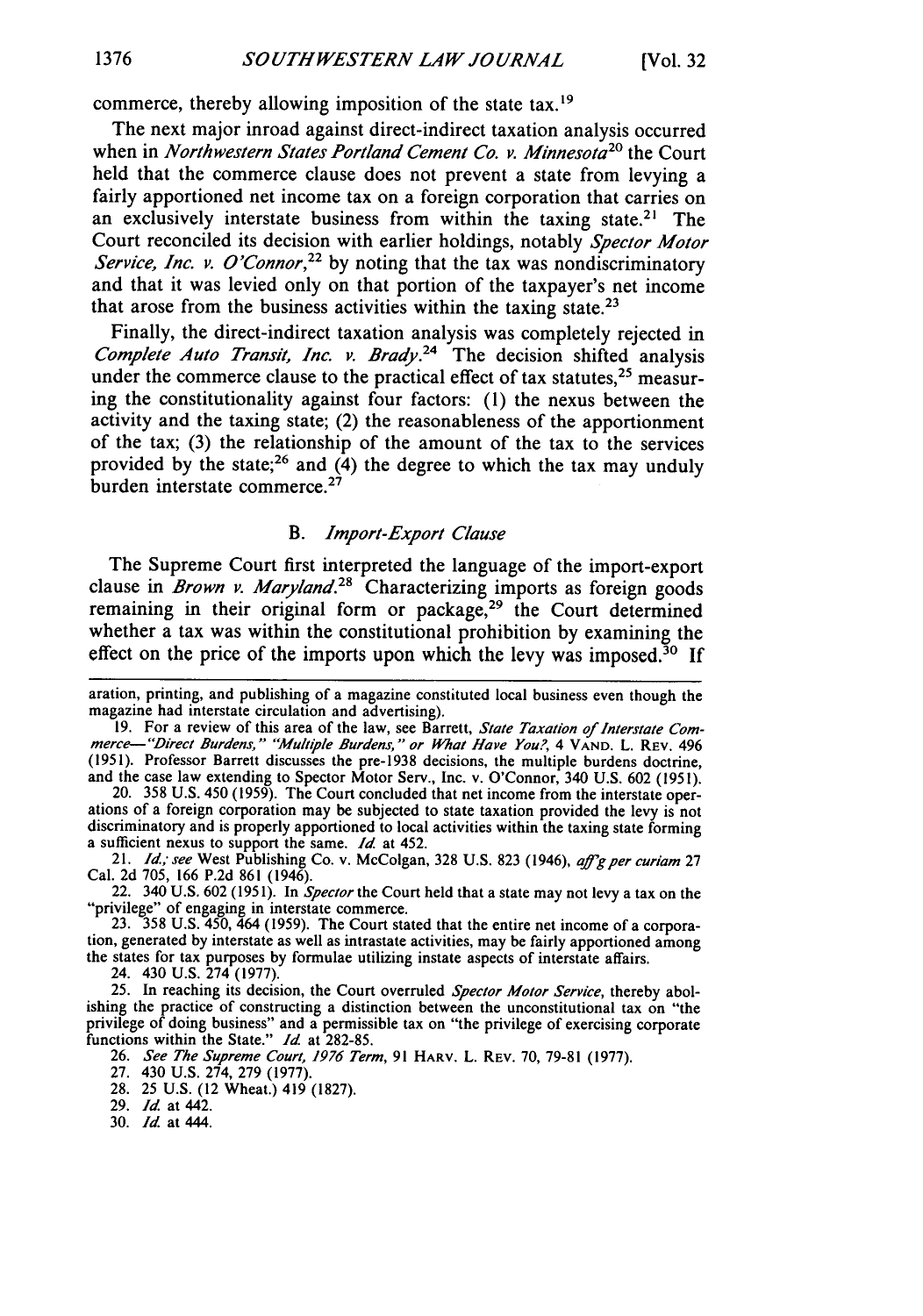the tax added to the price of the goods in the same manner as would a direct duty on the article itself, the state was intruding upon authority reserved for the federal government.<sup>31</sup> Subsequent decisions, however, ignored analysis of the effect of the tax and held that once goods were determined to be imports under the original-package test, any tax directly upon them was within the prohibition of the import-export clause.<sup>32</sup>

Examination of the economic climate prior to ratification of the United States Constitution illustrates why the Court interpreted the ban of taxation on imports and exports so broadly. Under the Articles of Confederation, the few states advantageously situated along the Atlantic seaboard individually regulated international commerce by imposing controls on the conduct of foreign trade that flowed into the harbors of their ports.<sup>33</sup> This factional and diffuse foreign policy frustrated the nation's early attempts to establish parity in international trade. Decentralized commercial authority also weakened the Union internally by dividing the landlocked states against the seaport states. As a result of unrestrained levy of excises on newly imported goods, citizens of states without major harbors paid inflated prices for the purchase of imported commodities.<sup>34</sup> Several cynical commentators labeled these higher prices a "tribute" to the harbor states paid for the privilege of consuming imported goods.<sup>35</sup> The framers of the Constitution intended to reduce this friction and consolidate the Union's commercial strength by empowering the federal government to exercise this power exclusively through the authority vested in a more representative body politic, specifically, Congress.<sup>36</sup> The final consideration of the framers was fiscal. Acknowledging the wealth to be derived from regulation of international trade, they planned to finance the new republic primarily by means of the combined effect of the import-export and commerce clauses.37 Imposts and duties were to be major sources of reve $n$ ue. $38$ 

The Supreme Court's analysis of the import-export clause reflected these economic and political concerns. In its zeal to effectuate the intent of the framers, however, the Court failed to recognize the distinction between imposts and duties and other types of taxes, such as general ad valorem property taxes. As a result, while the Constitution eliminated the inequity

37. J. **MADISON,** *supra* note 35, at 272.

*<sup>31.</sup> Id* With respect to exports, the determinative question was whether the goods had entered the "export stream," that is, the final continuous journey out of the country. As soon as the journey began, tax immunity attached. See generally Empresa Siderurgica v. County of Merced, 337 U.S. 154, 157 (1949); A.G. Spalding & Bros. v. Edwards, 262 U.S. 66, 69 (1923); Coe v. Errol, 116 U.S. 517, 527 (1886).

<sup>32.</sup> See, e.g., Low v. Austin, 80 U.S. (13 Wall.) 29 (1871).

<sup>33.</sup> **3** M. FARRAND, **THE RECORDS** OF **THE FEDERAL CONVENTION** OF 1787, at 542 (1911).

<sup>34.</sup> **1 J. MADISON, JOURNAL OF THE** FEDERAL **CONVENTION** 33 (1893).

**<sup>35.</sup>** J. **MADISON, NOTES OF DEBATES IN THE** FEDERAL **CONVENTION** OF 1787, at 88 (1966).

<sup>36. 2</sup> C. **ANTIEAU,** MODERN **CONSTITUTIONAL** LAW § 10:49 (1969).

<sup>38.</sup> Brown v. Maryland, 25 U.S. (12 Wheat.) 419 (1827); THE FEDERALIST No. 12 (A. Hamilton).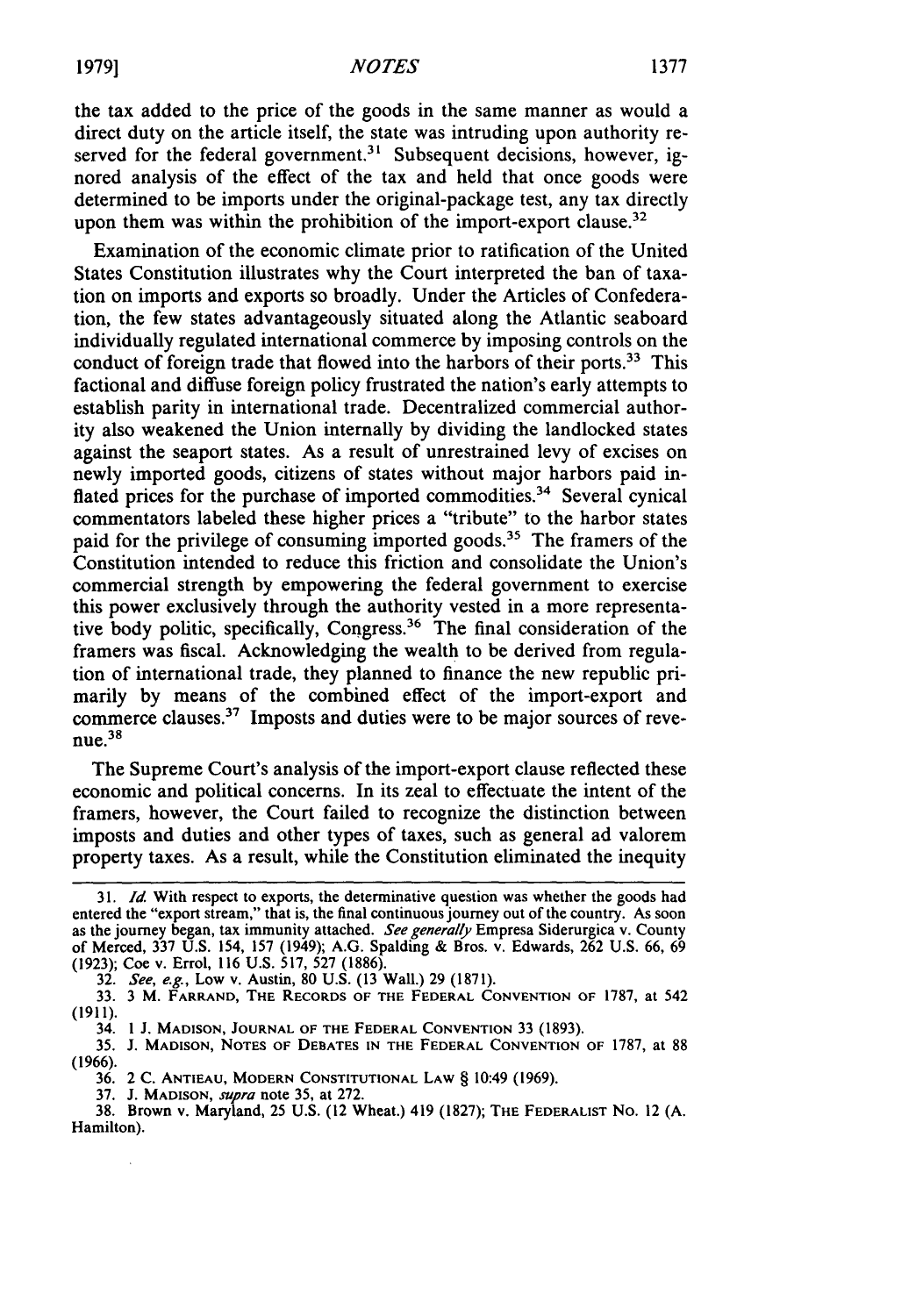of inland consumers bearing the burden of duties levied by seaboard states, judicial interpretations imposed the inequity of import-export businesses enjoying state services with immunity from state taxation.<sup>39</sup>

In *Michelin Tire Corp. v. Wages*<sup>40</sup> the Court initiated a different approach to the import-export clause. Ignoring the hypertechnical question of whether goods were imports, the Court analyzed the nature of the tax to determine whether it was an impost or duty. Imposts and duties are essentially taxes on the commercial privilege of bringing goods into a country.<sup>41</sup> By contrast, ad valorem taxes are property taxes by which a state apportions the cost of services such as police and fire protection.<sup>42</sup> The Court reviewed the history of the import-export clause<sup>43</sup> and found nothing that suggested a prohibition of an ad valorem tax applied equally to domestic and imported goods in return for benefits provided by the state.<sup>44</sup> Admittedly, this tax increased the cost of goods to the consumer, but the Court reasoned that the cost of state services such as fire and police protection are as valid a part of the retail price as are other merchandising services associated with ultimate sale of the product.<sup>45</sup>

#### II. DEPARTMENT OF REVENUE V. ASSOCIATION OF WASHINGTON STEVEDORING COMPANIES

The Supreme Court granted certiorari in this case to determine whether a state could levy general business taxes on the value of stevedoring services performed within the state when these services were an integral part of interstate and foreign commerce involving both imported and exported

43. The Court summarized the problems that made necessary the inclusion of the import-export clause:

Michelin Tire Corp. v. Wages, 423 U.S. at 285-86 (footnotes omitted).

44. *Id* at 286.

45. *Id* at 289.

<sup>39.</sup> For example, in Youngstown Sheet & Tube Co. v. Bowers, **358** U.S. 534 (1959), an ad valorem tax based on the average value of ore stored on public docks in Ohio was levied on all merchants. The Court held that ores falling under the definition of an import were exempt from the tax, while domestic ores remained subject to taxation. **Id.** at 550-51.

<sup>40. 423</sup> U.S. 276 (1976).

<sup>41.</sup> *Id* at 287; see, e.g., May v. New Orleans, 178 U.S. 496, 504 (1900).

<sup>42. 423</sup> U.S. at 288-89. An ad valorem tax may be distinguished from an impost or duty on two fundamental grounds. First, a property tax is ordinarily imposed on all property owners within a state, rather than levied on a single industry as in the case of an impost or duty. Second, a tax consistently applied to both imports and domestic goods is not within the conception of the import clause prohibition of trade restriction. Note, *Ad Valorem Taxation as an "Impost or Duty" Under the Import Clause.-* Michelin Tire Corp. *v. Wages,* 12 WAKE FOREST L. REV. 1055, 1059 (1976).

The Framers of the Constitution thus sought to alleviate three main concerns **:** the Federal Government must speak with one voice when regulating commercial relations with foreign governments, and tariffs, which might affect foreign relations, could not be implemented by the States consistently with that exclusive power; import revenues were to be the major source of revenue of the Federal Government and should not be diverted to the States; and harmony among the States might be disturbed unless seaboard States, with their crucial ports of entry, were prohibited from levying taxes on citizens of other States by taxing goods merely flowing through their ports to the other States not situated as favorably geographically.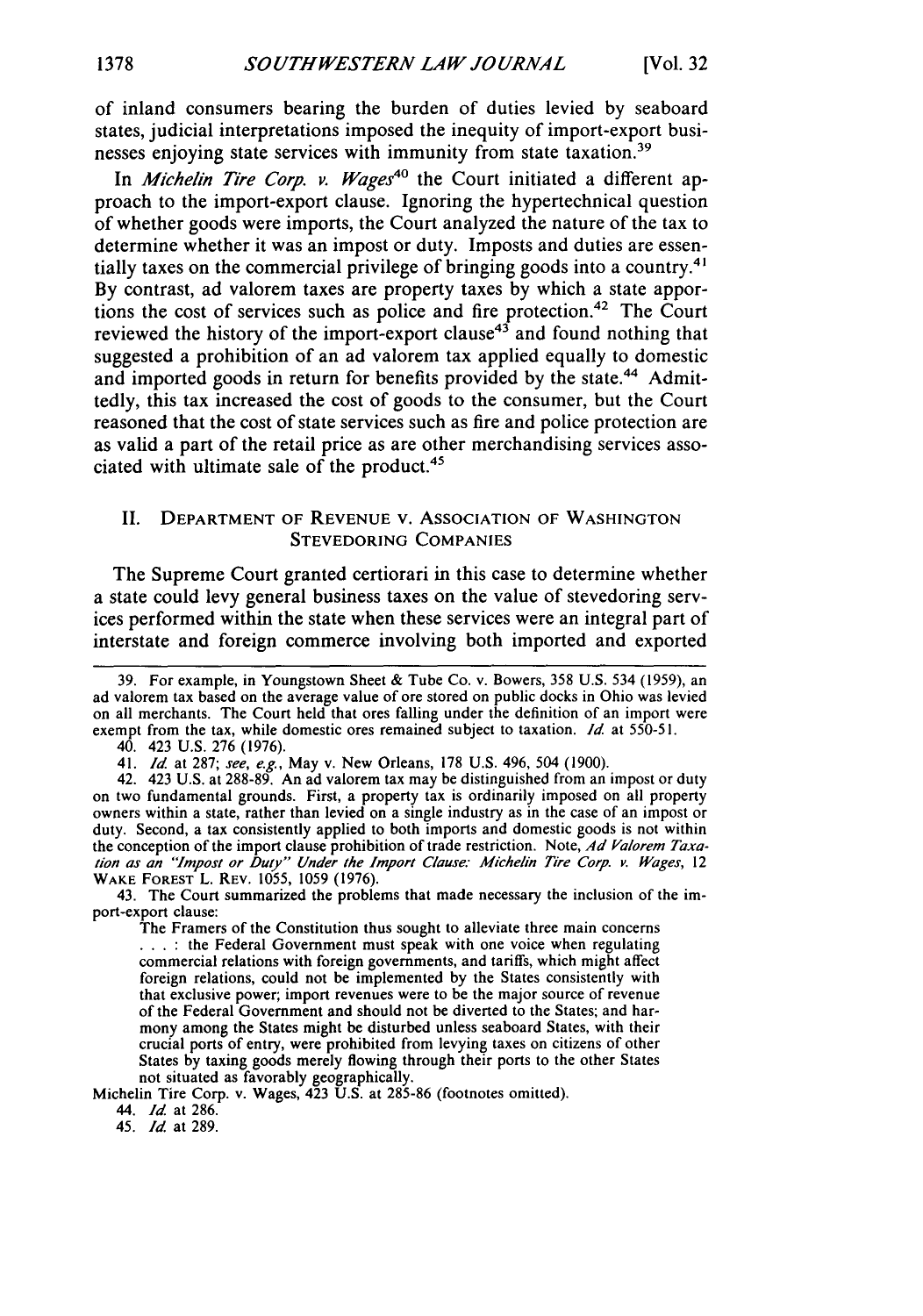goods. In a majority decision, with one concurring opinion, the Court found that neither the commerce clause nor the import-export clause had been violated, thereby overruling *Puget Sound Stevedoring Co. v. State Tax* Commission<sup>46</sup> and *Joseph v. Carter & Weekes Stevedoring Co.<sup>47</sup>* 

Absolute immunity from state taxation of interstate commerce had already been removed in the *Western Live Stock* and *Northwestern Cement* cases.<sup>48</sup> Further expansion of a state's power to tax interstate commerce was provided in *Complete Auto*,<sup>49</sup> in which the Court ruled that, under appropriate conditions, a state may tax directly the privilege of conducting interstate business.<sup>50</sup> The constitutionality of the tax was determined by examining its nature and its practical effect.<sup>51</sup> Four considerations entered into this determination. The first consideration was the relationship between the taxing state and the taxed business or occupation. The Court required the presence of a nexus sufficient to justify the state's interest in exacting from interstate commerce a fair share of the cost of state government.<sup>52</sup> The nexus in the present case was ample in that respondents conducted their entire stevedoring operations within the state. The second consideration weighed by the Court was that of apportionment. State tax on an activity of interstate commerce that is subject to taxation by another state unduly burdens commerce and falls within the constitutional protection of the commerce clause.<sup>53</sup> When a general business tax is levied only on the value of services performed within the state, however, the tax is properly apportioned and multiple burdens cannot logically occur.54 The Washington tax applied only to the value of loading and unloading that occurred within the state and was therefore fairly apportioned.<sup>55</sup> The Court stated the third consideration in the form of a prohibition. States are not allowed to apply a tax that discriminates against interstate commerce by imposing a burden that is not applied to competing intrastate commerce of like character. Since the one percent tax rate was applied to stevedoring and generally to all businesses rendering services, the Court found it nondiscriminatory.<sup>56</sup> Finally, the Court's analysis under the practical-effect approach required that the tax be fairly related to services and

50. 430 U.S. at 287-89. Thus, the direct-indirect taxation analysis, suffering from repeated criticism during the past four decades, received the final blow in *Washington Stevedoring,* when the Court explicitly rejected it. 435 U.S. 734, 745 (1978).

- 55. *Id* at 750.
- **56.** *Id*

<sup>46. 302</sup> U.S. 90 (1937). The Court in *Puget Sound* invalidated the Washington business and occupation tax on stevedoring only because the tax applied directly to interstate commerce. Because the decision ignored the issues of apportionment, reimbursement to the state for services rendered, and the risk of multiple tax burdens, it was no longer valid as authority.

<sup>47. 330</sup> U.S. 422 (1947). Because the basis for this decision had been derived from the holding in Puget Sound, it, too, was inadequate.

<sup>48.</sup> *See* notes 16-23 *supra* and accompanying text.

<sup>49.</sup> *See* notes 24-27 *supra* and accompanying text.

<sup>51. 435</sup> U.S. at 750.

<sup>52.</sup> *Id.*

<sup>53.</sup> *Id* at 748.

<sup>54.</sup> *Id* at 746-47.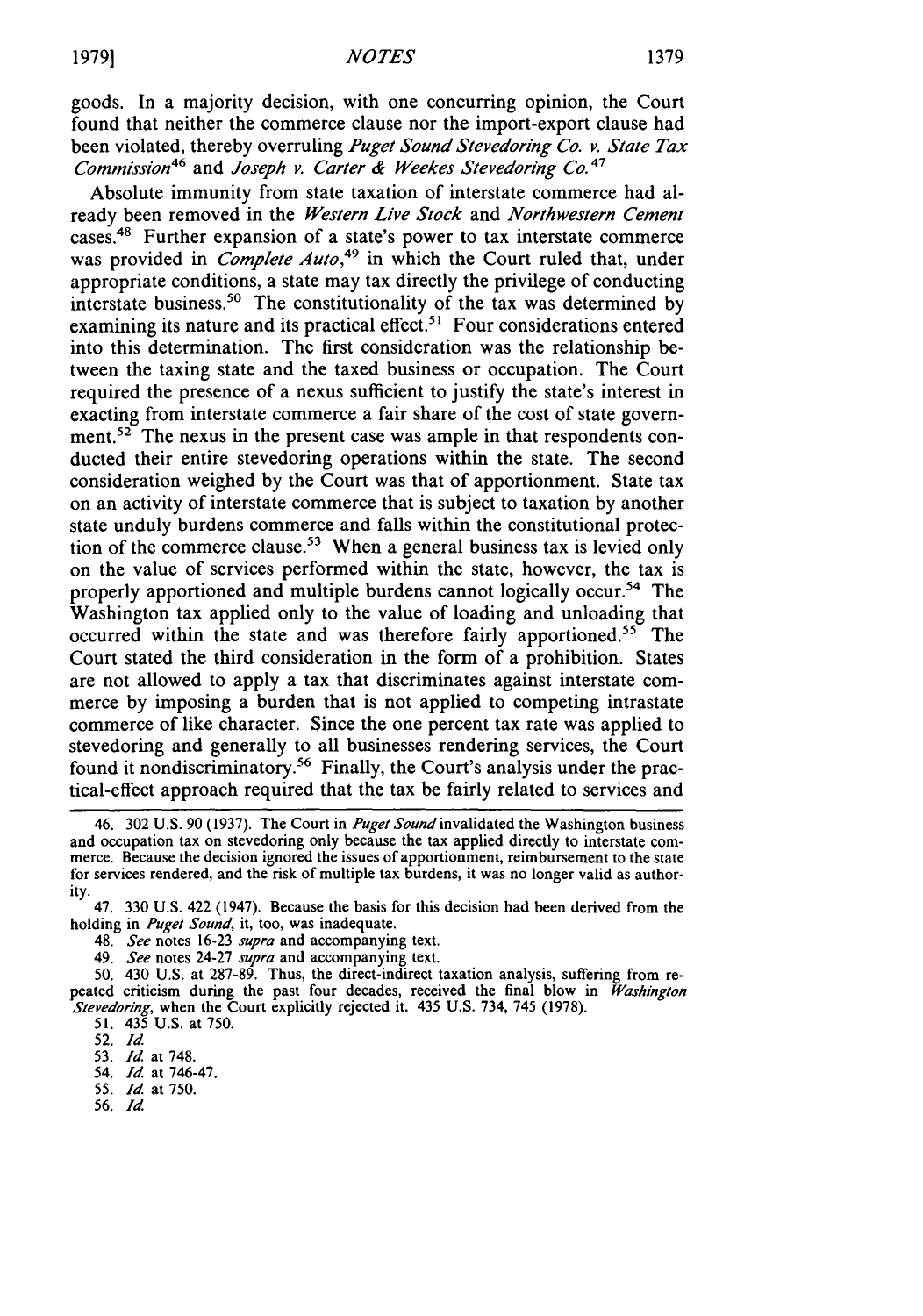protection provided by the state.<sup>57</sup> States have a justifiable interest in being reimbursed for benefits they provide, such as fire and police protection. The commerce clause, then, instead of reserving all taxing powers for Congress, requires a weighing of the competing interests. The balance tips against the tax only when it unfairly burdens commerce **by** exacting more than a just share from the interstate activity.<sup>58</sup>

In addressing the import-export clause challenge, the Court ignored the question of whether the goods handled were imports or exports, and, following the *Michelin* approach, analyzed the nature of the tax to determine whether it was an impost or duty. Referring back to the original considerations leading to inclusion of the clause,<sup>59</sup> the Court concluded that Washington's ad valorem property tax violated none of those policies. First, the tax did not interfere with the federal government's implementation of foreign policy.<sup>60</sup> The assessments were levied only upon business conducted entirely within the state. Second, the tax did not deny any import revenues otherwise due to the federal government. The levy merely compensated Washington for services and protection the state provided to the stevedoring business.<sup>61</sup> Third, since the desire to prevent internal friction does not vary significantly from the primary purpose of the commerce clause, this policy is vindicated if the requirements under the commerce clause are satisfied.<sup>62</sup>

The Court expanded the scope of the *Michelin* test by addressing goods exported as well as imported and determined that the formal distinction between the two did not defeat the *Michelin* analysis. Policy considerations remained constant,<sup>63</sup> with the exception of the concern for protection of federal revenue.<sup>64</sup> The state's business and occupation tax therefore applied constitutionally to unloading of imports as well as loading of exports.65 The Court noted further that the Washington tax, as applied to stevedoring activity, occurred while imports and exports were still in transit.66 The tax, however, did not fall upon the goods themselves. Citing authority from *Canton Railroad v. Rogan*,<sup>67</sup> the Court distinguished a tax on the goods themselves from mere handling of the goods.<sup>68</sup> Since the Washington tax attached only to services, it was not a prohibited impost or duty.

63. *See* note 43 *supra* and accompanying text.

64. This issue is not relevant to the Court's analysis since the Constitution forbids federal taxation of exports: "No Tax or Duty shall be laid on Articles exported from any State." U.S. CONST. art. I, § 9, cl. 5.

65. 435 U.S. at 758.

66. The Court in *Michelin* qualified its holding with the observation that the state had applied the ad valorem tax to goods no longer in transit. 423 U.S. at 302.

- 67. 340 U.S. 511, 514-15 (1951).
- 68. 435 U.S. at 755-57.

<sup>57.</sup> *Id* at **750-51.**

<sup>58.</sup> *Id* at 748.

<sup>59.</sup> *See* text accompanying notes 33-37 supra.

<sup>60. 435</sup> U.S. at 753.

<sup>61.</sup> *Id*

<sup>62.</sup> *Id* at 753-54.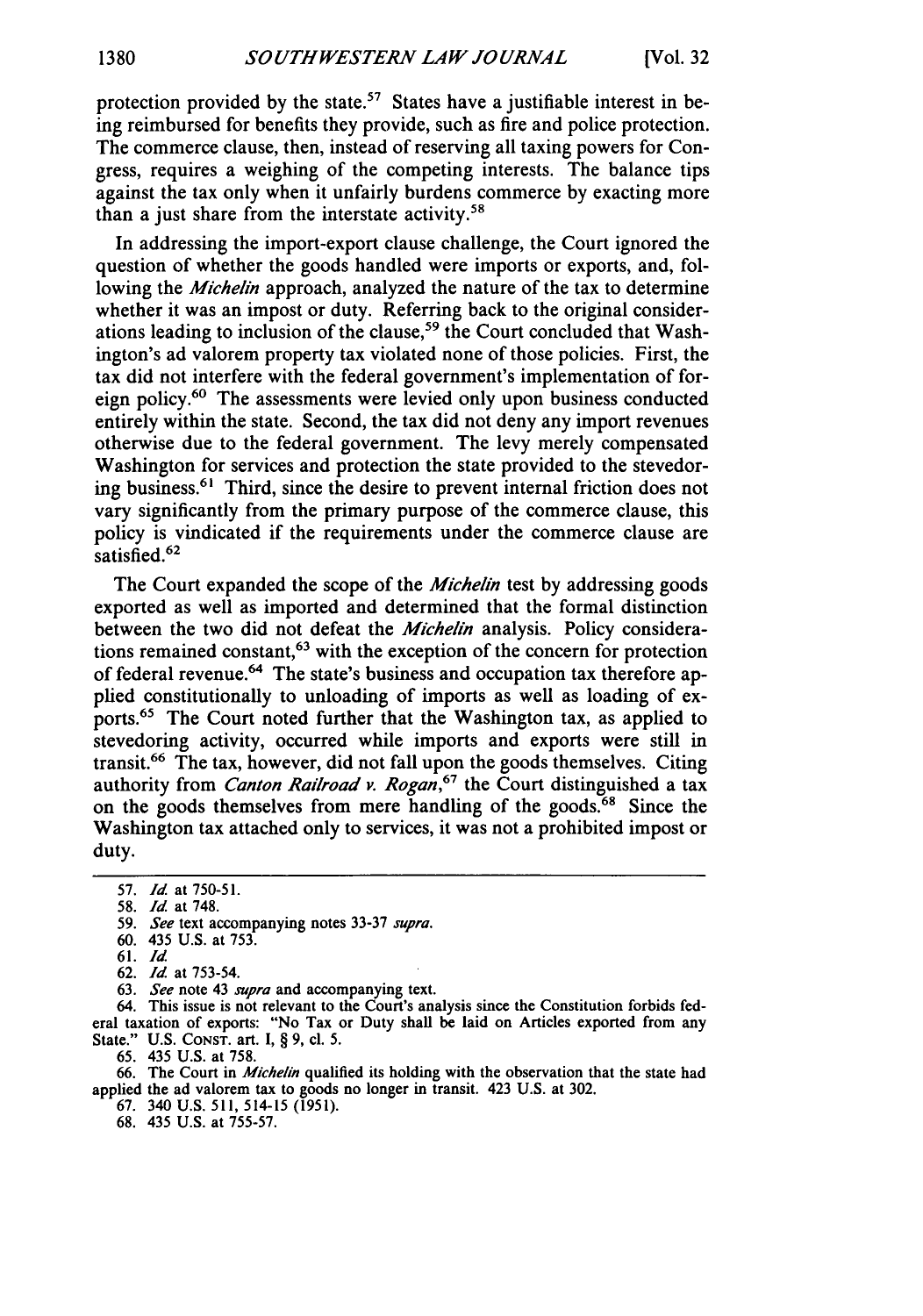Mr. Justice Powell concurred in the decision, but expressed dissatisfaction with the Court's analysis of taxes on goods as opposed to taxes on services.<sup>69</sup> In his view, the separation of a tax on the goods from a tax on the handling of them at port reverted back to the direct-indirect distinction rejected in *Complete Auto*.<sup>70</sup> Powell also criticized the inquiry employed by the Court to determine whether the tax relates to the value of the  $g$ oods.<sup>71</sup> Under the economic reality analysis, Powell reasoned that the threshold question should have been whether the state was simply making the goods pay their own way, as opposed to exacting a fee merely for the privilege of moving through a state.<sup>72</sup> Since the stevedores undoubtedly avail themselves of fire and police protection, as well as other benefits Washington offers its local businesses, the tax at issue is not a transit fee within the prohibition of the import-export clause.<sup>73</sup>

Mr. Justice Powell's reasoning on this point is more consistent with the practical-effect analysis than is the majority's dependence on authority from *Canton Railroad.* The majority's distinction between a tax on services and a tax on goods ignores the standards established by the Court for determining the constitutionality of a tax. Washington's tax was not a levy on the imported articles shifted to the incident of stevedoring. Washington's tax was a levy on stevedoring, constitutionally permissible only because the activity had a substantial nexus with the taxing state, the tax was reasonably apportioned to the value of the commerce that took place within the state, the tax did not discriminate against interstate commerce, and the amount of the tax was fairly related to the services provided by the state. This reasoning supports the transit fee prohibition by illustrating that the levy was a quid pro quo for benefits actually conferred by Wash-

71. Mr. Justice Powell stated:

*Id.* at 290 (footnotes omitted).

73. 435 U.S. at 764.

<sup>69.</sup> *Id* at 761-64.

<sup>70.</sup> *Id* at 762.

That this distinction [between a tax on services and a tax on goods in transit] has no economic significance is apparent from the fact that it is possible to design transit fees that are imposed "directly" upon the goods, even though the amount of the exaction bears no relation to the value of the goods. For example, a State could levy a transit fee of \$5 per ton or \$10 per cubic yard. These taxes would bear no more relation to the value of the goods than does the tax at issue here, which is based on the volume of the stevedoring companies' business, and, in turn, on the volume of goods passing through the port. Thus, the Court does not explain satisfactorily its pronouncement that Washington's business tax upon stevedores-in economic terms-is not the type of transit fee that the *Michelin* Court questioned.

*Id.* at 763.

<sup>72.</sup> The Court, in Michelin Tire Corp. v. Wages, 423 U.S. 276 (1976), emphasized the ban on transit fees:

In effect, the [Import-Export] Clause was fashioned to prevent the imposition of exactions which were no more than transit fees on the privilege of moving through a State. A nondiscriminatory ad valorem property tax obviously stands on a different footing, and to the extent there is any conflict whatsoever with this purpose of the Clause, it may be secured merely by prohibiting the assessment of even nondiscriminatory property taxes on goods which are merely in transit through the State when the tax is assessed.